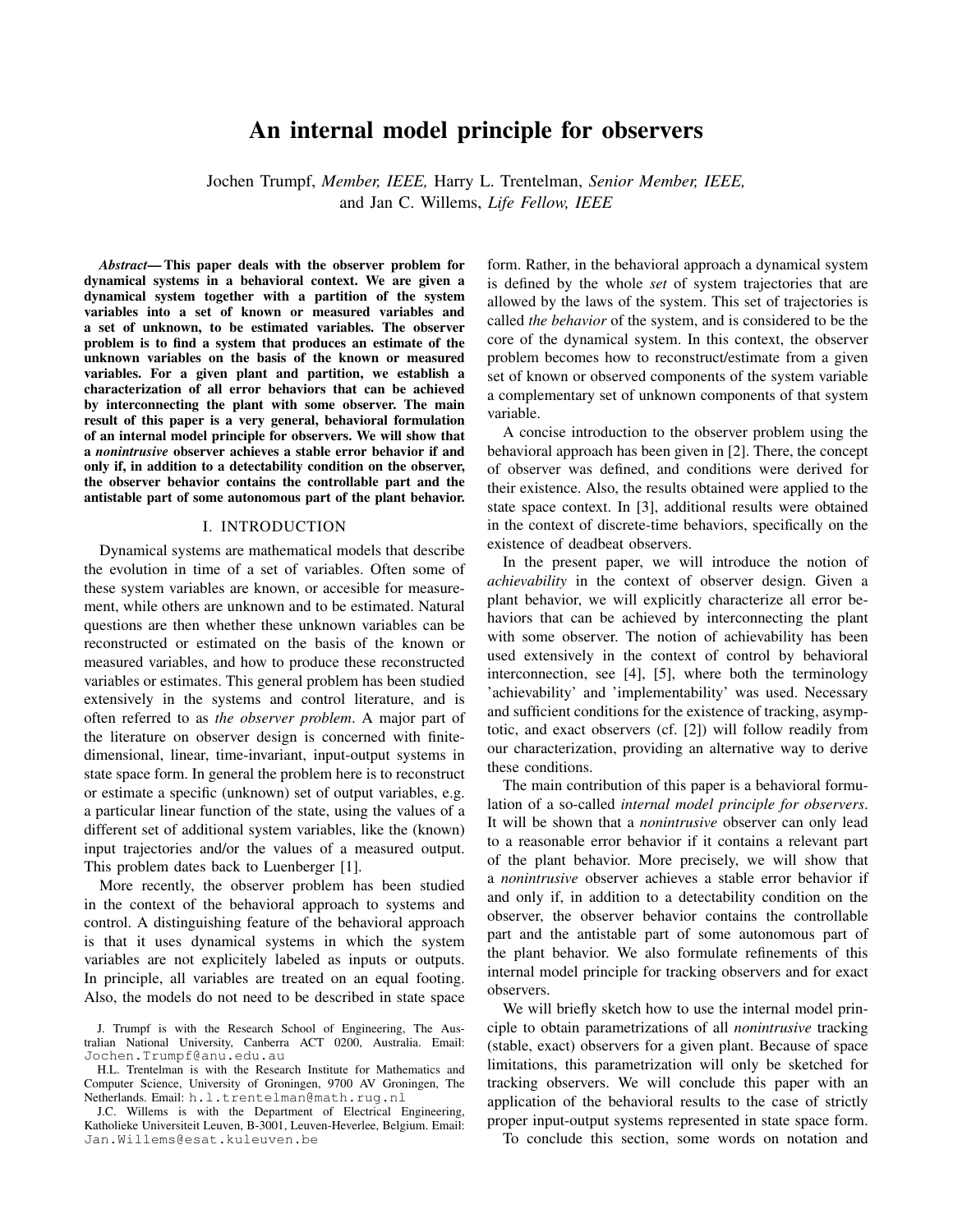nomenclature used. We use the standard symbols for the fields of real and complex numbers  $\mathbb R$  and  $\mathbb C$ . We use  $\mathbb{R}^n$ ,  $\mathbb{R}^{n \times m}$ , etc. for the real linear spaces of vectors and matrices with components in  $\mathbb R$ . Often, the notation  $\mathbb R^w$ ,  $\mathbb{R}^{v_1}$ , ... is used if w, w<sub>1</sub>, ... denote typical elements of that vector space, or typical functions taking their values in that vector space.  $\mathfrak{C}^{\infty}(\mathbb{R}, \mathbb{R}^w)$  will denote the set of infinitely often differentiable functions from  $\mathbb R$  to  $\mathbb R^w$ .  $\mathbb R[\xi]$  denotes the ring of polynomials in the indeterminate  $\xi$  with real coefficients. We use  $\mathbb{R}^{n \times m}[\xi]$  for the space of matrices with components in  $\mathbb{R}[\xi]$ . Elements of  $\mathbb{R}^{n \times m}[\xi]$  are called *real polynomial matrices*.

# II. PRELIMINARIES

In the behavioral approach a dynamical system is given by a triple  $\Sigma = (T, W, \mathfrak{B})$ , where T is the time axis, W is the signal space, and the behavior  $\mathfrak{B}$  is a subset of  $W^T$ , the set of all functions from  $T$  to  $W$ .

The basic idea of interconnection in this framework is very simple. If  $\Sigma_1 = (T, W, \mathfrak{B}_1)$  and  $\Sigma_2 = (T, W, \mathfrak{B}_2)$  are two dynamical systems with the same time axis and the same signal space, then the *full interconnection*  $\Sigma_1 \wedge \Sigma_2$  of  $\Sigma_1$ and  $\Sigma_2$  is defined as the dynamical system  $(T, W, \mathfrak{B}_1 \cap \mathfrak{B}_2)$ , i.e. the system whose behavior is equal to the set-theoretic intersection of the behaviors  $\mathfrak{B}_1$  and  $\mathfrak{B}_2$ . We speak of full interconnection since the entire variable w of  $\mathfrak{B}_1$  is shared with  $\mathfrak{B}_2$  in the interconnection.

In the present paper, interconnections will in general take place through pre-specified components of the manifest variable. In that case, we speak of *partial interconnection*. Let  $\Sigma_1 = (T, W_1 \times C, \mathfrak{B}_1)$  and  $\Sigma_2 = (T, W_2 \times C, \mathfrak{B}_2)$  be two dynamical systems with the same time axis. We assume that the signal spaces  $W_1 \times C$  and  $W_2 \times C$  of  $\Sigma_1$  and  $\Sigma_2$ , respectively, are product spaces, with the factor C in common. Correspondingly, trajectories of  $\mathfrak{B}_1$  are denoted by  $(w_1, c)$  and trajectories of  $\mathfrak{B}_2$  by  $(w_2, c)$ . We define the *interconnection of*  $\Sigma_1$  *and*  $\Sigma_2$  *through* c as the dynamical system

$$
\Sigma_1 \wedge_c \Sigma_2 := (T, W_1 \times W_2 \times C, \mathfrak{B})
$$

with interconnected behavior

$$
\mathfrak{B} = \{ (w_1, w_2, c) \mid (w_1, c) \in \mathfrak{B}_1 \text{ and } (w_2, c) \in \mathfrak{B}_2 \}.
$$

The behaviors  $\mathfrak{B}_1$  and  $\mathfrak{B}_2$  in this case only share the variable c, which is called the *interconnection variable*. In this paper, we denote the interconnected behavior  $\mathfrak{B}$  by  $\mathfrak{B}_1 \wedge_c \mathfrak{B}_2$ .

In this paper we will restrict ourselves to linear timeinvariant differential systems. A *linear time-invariant differential system* is a dynamical system with time axis  $T = \mathbb{R}$ , and whose signal space  $W$  is a finite dimensional Euclidean space, say,  $\mathbb{R}^{\overline{w}}$ ; correspondingly, the manifest variable is then given as  $w = col(w_1, w_2, \dots, w_w)$ ; the behavior  $\mathfrak{B}$  is a linear subspace of  $\mathfrak{C}^{\infty}(\mathbb{R}, \mathbb{R}^{\mathsf{w}})$  consisting of all solutions of a set of higher order, linear, constant-coefficient differential equations, i.e., there exists a positive integer g and a polynomial matrix  $R \in \mathbb{R}^{\mathsf{g} \times \mathsf{w}}[\xi]$  such that

$$
\mathfrak{B} = \{ w \in \mathfrak{C}^{\infty}(\mathbb{R}, \mathbb{R}^{\mathbf{w}}) \mid R(\frac{\mathrm{d}}{\mathrm{d}t})w = 0 \}.
$$

The set of linear time-invariant differential systems with manifest variable w taking its value in  $\mathbb{R}^w$  is denoted by  $\mathfrak{L}^{\mathtt{w}}$ .

We have defined a linear time-invariant differential system as the subspace consisting of all solutions of a set of linear differential equations. In general there are many sets of differential equations leading to one and the same behavior. Any such set of equations is called a *representation* of the behavior. Let  $R \in \mathbb{R}^{\mathsf{g} \times \mathsf{w}}[\xi]$  be a polynomial matrix. If the behavior  $\mathfrak{B}$  is represented by  $R(\frac{d}{dt})w = 0$  then we call this a *kernel representation* of  $\mathfrak{B}$  and we write  $\mathfrak{B} = \ker(R(\frac{d}{dt}))$ . A kernel representation is said to be *minimal* if every other kernel representation of  $\mathfrak B$  has at least g rows. A given kernel representation,  $R(\frac{d}{dt})w = 0$ , is minimal if and only if the polynomial matrix  $R$  has full row rank.

Let  $\mathfrak{B} \in \mathfrak{L}^{\mathsf{w}}$  and let  $R(\frac{\mathrm{d}}{\mathrm{d}t})w = 0$  be a kernel representation of  $\mathfrak{B}$ . Assume rank $(R) < w$  (which also means that the system is *under-determined:* the number of variables is strictly larger than the number of equations). Then, obviously, some components of  $w = col(w_1, w_2, \dots, w_w)$  are unconstrained by the requirement  $w \in \mathfrak{B}$ . These components are said to be *free* in  $\mathfrak{B}$ . The maximum number of such components is called the *input cardinality* of  $\mathfrak{B}$  (denoted as  $m(\mathfrak{B})$ ). Once  $m(\mathfrak{B})$  free components are chosen, the remaining w –  $m(\mathfrak{B})$ components are determined up to a finite-dimensional affine subspace of  $\mathfrak{C}^{\infty}(\mathbb{R}, \mathbb{R}^{w-m(\mathfrak{B})})$ . These are called *outputs*, and the number of outputs is denoted by  $p(\mathfrak{B})$ , called the *output cardinality* of B. Thus, possibly after a permutation of components,  $w \in \mathfrak{B}$  can be partitioned as  $w = (u, y)$ , with the  $m(\mathfrak{B})$  components of u as inputs, and the  $p(\mathfrak{B})$ components of y as outputs. We say that  $(u, y)$  is an *input/output partition*, in short *i/o partition*, of  $w \in \mathcal{B}$ , with input  $u$  and output  $y$ .

The input/output structure of  $\mathfrak{B} \in \mathfrak{L}^w$  is reflected in its kernel representations as follows. Suppose  $R(\frac{d}{dt})w = 0$  is a minimal kernel representation of  $\mathfrak{B}$ . Partition  $R = (Q \ P)$ , and accordingly  $w = (w_1, w_2)$ . Then  $w = (w_1, w_2)$  is an i/o partition (with input  $w_1$  and output  $w_2$ ) if and only if P is square and nonsingular.

We now review the concept of controllability.

*Definition 2.1:* A system  $\mathfrak{B} \in \mathfrak{L}^{\mathbf{w}}$  is *controllable* if for all  $w_1, w_2 \in \mathfrak{B}$ , there exists a  $T \geq 0$  and a  $w \in \mathfrak{B}$  such that  $w(t) = w_1(t)$  for  $t < 0$  and  $w(t + T) = w_2(t)$  for  $t \ge 0$ . It was shown in [6] that controllable behaviors are exactly those that admit an image representation. To be precise,  $\mathfrak B$ 

is controllable if and only if there exists a  $w \times l$  polynomial matrix  $M$  such that

$$
\mathfrak{B} = \{ M(\tfrac{\mathrm{d}}{\mathrm{d}t}) \ell \mid \ell \in \mathfrak{C}^{\infty}(\mathbb{R}, \mathbb{R}^l) \}.
$$

This representation of B is called an *image representation*, and we write  $\mathfrak{B} = \text{im}(M(\frac{d}{dt}))$ .

A system is called autonomous if for any trajectory its future is completely determined by its past:

*Definition 2.2:* A system  $\mathfrak{B} \in \mathfrak{L}^w$  is called *autonomous* if for every  $w \in \mathfrak{B}$  we have that  $w(t) = 0$  for all  $t \leq 0$  implies  $w = 0$ .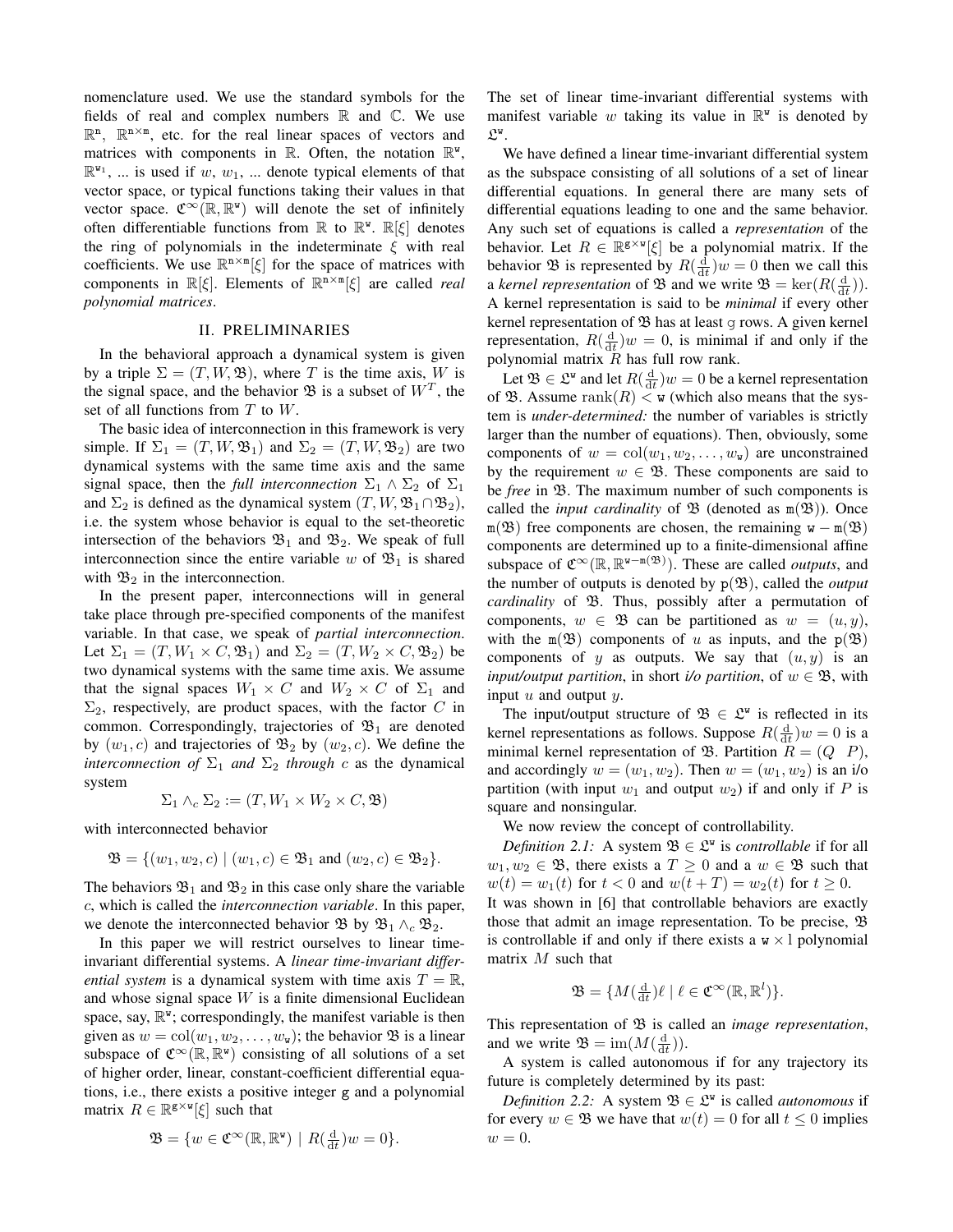*Definition 2.3:* A system  $\mathfrak{B} \in \mathfrak{L}^w$  is called *stable* if for every  $w \in \mathfrak{B}$  we have  $\lim_{t\to\infty} w(t) = 0$ , i.e. if all trajectories in the behavior tend to zero as time tends to infinity.

It was shown in [6] that if  $\mathfrak{B} = \ker(R(\frac{d}{dt}))$ , then  $\mathfrak{B}$  is autonomous if and only if  $R$  has full column rank and is stable if and only if  $R(\lambda)$  has full column rank for all  $\lambda \in \mathbb{C}^+$ , where  $\mathbb{C}^+ = {\lambda | \text{Re}(\lambda) \geq 0}$ . Note that a stable behavior is necessarily autonomous. A behavior  $\mathfrak{B} \in \mathcal{L}^w$ is called *trivial* if  $\mathfrak{B} = \{0\}$ . The trivial behavior is the only behavior that is both controllable and autonomous. An autonomous behavior  $\mathfrak{B} \in \mathfrak{L}^w$  is called *anti-stable* if for all nonzero  $w \in \mathfrak{B}$  we have either  $\lim_{t\to\infty} w(t) \neq 0$ or  $\lim_{t\to\infty} w(t)$  does not exist. It can be shown that if  $\mathfrak{B}$  is autonomous and  $\mathfrak{B} = \ker(R(\frac{d}{dt}))$ , then  $\mathfrak{B}$  is antistable if and only if  $R(\lambda)$  has full column rank for all  $\lambda \in \mathbb{C}^- = {\lambda | \text{Re}(\lambda) < 0}$ . The next proposition states that every autonomous behavior can be written in a unique way as a direct sum of a stable and an anti-stable behavior:

*Proposition 2.4:* Let  $\mathfrak{B} \in \mathfrak{L}^w$  be autonomous. Then there exists a unique autonomous stable  $\mathfrak{B}_{\text{stab}} \in \mathfrak{L}^w$ , and a unique autonomous anti-stable  $\mathfrak{B}_{\text{antistab}} \in \mathfrak{L}^{\mathsf{w}}$  such that  $\mathfrak{B} = \mathfrak{B}_{\rm stab} \oplus \mathfrak{B}_{\rm antistab}.$ 

The behaviors Bstab and Bantistab are called the *stable part* and the *anti-stable part* of  $\mathfrak{B}$ , respectively. It follows from Theorem 3.2.16 in [6] that all trajectories in  $\mathfrak{B}_{\text{stab}}$  are stable Bohl functions and all nonzero trajectories in  $\mathfrak{B}_{\text{antistab}}$  are anti-stable Bohl functions.

Often, we encounter behaviors  $\mathfrak{B} \in \mathfrak{L}^w$  that are neither autonomous nor controllable. The *controllable part* of a behavior  $\mathfrak B$  is defined as the largest controllable subbehavior of  $\mathfrak{B}$ . This is denoted by  $\mathfrak{B}_{\text{cont}}$ . A given  $\mathfrak{B} \in \mathfrak{L}^w$  can always be decomposed as  $\mathfrak{B} = \mathfrak{B}_{\text{cont}} \oplus \mathfrak{B}_{\text{aut}}$ , where  $\mathfrak{B}_{\text{cont}}$  is the (unique) controllable part of  $\mathfrak{B}$ , and  $\mathfrak{B}_{\text{aut}}$  is a (nonunique) autonomous subbehavior of  $\mathfrak{B}$ . For details we refer to [6].

To conclude this section, we review some facts on elimination of variables. Let  $\mathfrak{B} \in \mathcal{L}^{w_1 + w_2}$  with system variable  $w = (w_1, w_2)$ . Let  $P_{w_1}$  denote the projection onto the  $w_1$ component. Then the set  $P_{w_1} \mathfrak{B}$ , consisting of all  $w_1$  for which there exists  $w_2$  such that  $(w_1, w_2) \in \mathfrak{B}$ , is again a linear time-invariant differential system. We denote  $P_{w_1}\mathfrak{B}$ by  $\mathfrak{B}_{w_1}$ , and call it the behavior obtained by eliminating  $w_2$ from  $\mathfrak{B}$ , or the projection of  $\mathfrak{B}$  onto  $w_1$ .

If  $\mathfrak{B} = \ker (R_1(\frac{d}{dt}) \ R_2(\frac{d}{dt}))$  then a representation for  $\mathfrak{B}_{w_1}$  is obtained as follows: choose a unimodular matrix U such that

$$
UR_2 = \begin{pmatrix} R_{12} \\ 0 \end{pmatrix},
$$

with  $R_{12}$  full row rank, and conformably partition

$$
UR_1 = \begin{pmatrix} R_{11} \\ R_{21} \end{pmatrix}.
$$

Then  $\mathfrak{B}_{w_1} = \ker(R_{21}(\frac{d}{dt}))$  (see [6], Section 6.2.2).

For linear time-invariant differential systems it can be shown that the two operations of taking the controllable part and projecting onto a variable commute, i.e.  $(\mathfrak{B}_{\text{cont}})_{w_1}$  =

 $(\mathfrak{B}_{w_1})_{\text{cont}}$  for all  $\mathfrak{B} \in \mathfrak{L}^{w_1 + w_2}$  (see e.g. Lemma 2.10.4 in [7]).

An important role is also played by the behavior obtained from  $\mathfrak{B} \in \mathfrak{L}^{w_1 + w_2}$  by requiring  $w_2 = 0$ . This behavior is denoted by  $\mathcal{N}_{w_1}(\mathfrak{B})$ , and is defined as

$$
\mathcal{N}_{w_1}(\mathfrak{B}) = \{w_1 \mid (w_1, 0) \in \mathfrak{B}\},\
$$

called the *hidden behavior* of  $w_1$  in  $\mathfrak{B}$ .

# III. ACHIEVABILITY

*Definition 3.1:* Given a linear time-invariant differential system  $(\mathbb{R}, \mathbb{R}^{w_1+w_2}, \mathcal{P})$ , the *plant*, and another linear timeinvariant differential system  $(\mathbb{R}, \mathbb{R}^{w_1+w_2}, \mathcal{O})$ , we call the partial interconnection  $\mathcal{P} \wedge_{w_1} \mathcal{O}$  of  $\mathcal{P}$  and  $\mathcal{O}$  through  $w_1$ an *observer interconnection*, and  $\mathcal O$  an *observer for*  $w_2$  *from*  $w_1$  (*in*  $\mathcal{P}$ ).

To avoid confusion we usually label the second set of variables in  $P$  by  $w_2$  while we label the second set of variables in  $\mathcal O$  by  $\hat w_2$ . The first set of variables in both  $\mathcal P$ and  $\mathcal O$  is labelled by  $w_1$  since it is shared in the observer interconnection. Given an observer interconnection,  $\hat{w}_2$  is interpreted as an estimate for  $w_2$ . This makes sense since they are both of dimension  $w_2$ . Note, though, that the arrangement in an observer interconnection is completely symmetric, and hence we could equally well think of  $P$  as an "observer" for  $\hat{w}_2$  from  $w_1$  (in  $\hat{O}$ ). Choosing to call  $\hat{P}$ the plant and  $O$  the observer merely indicates our preferred interpretation.



Fig. 1. An observer interconnection gives rise to an error behavior through interconnection with the "differencing system" D.

*Definition 3.2:* [2] Given an observer interconnection, the associated *error behavior*  $\mathcal{E}(\mathcal{P}, \mathcal{O})$  is defined as

$$
\mathcal{E}(\mathcal{P}, \mathcal{O}) = ((\mathcal{P} \wedge_{w_1} \mathcal{O}) \wedge_{(w_2, \hat{w}_2)} \mathcal{D})_e
$$
  
=  $\{e = \hat{w}_2 - w_2 \mid \exists_{w_1}(w_1, w_2) \in \mathcal{P}, (w_1, \hat{w}_2) \in \mathcal{O}\}\$ 

where  $\mathcal{D} = \{(w_2, \hat{w}_2, e) | e = \hat{w}_2 - w_2\}$  defines the *error variable e*. The dynamical system  $(\mathbb{R}, \mathbb{R}^{\mathbf{w}_2}, \mathcal{E}(\mathcal{P}, \mathcal{O}))$  is then also called the associated *error system*.

The total interconnection giving rise to the error behavior is depicted in Figure 1. The error behavior is the projection of this total interconnection onto the variable e. Note that this notion is still perfectly symmetric with respect to interchanging the roles of the plant  $P$  and the observer  $O$ , except for the sign of the variable e.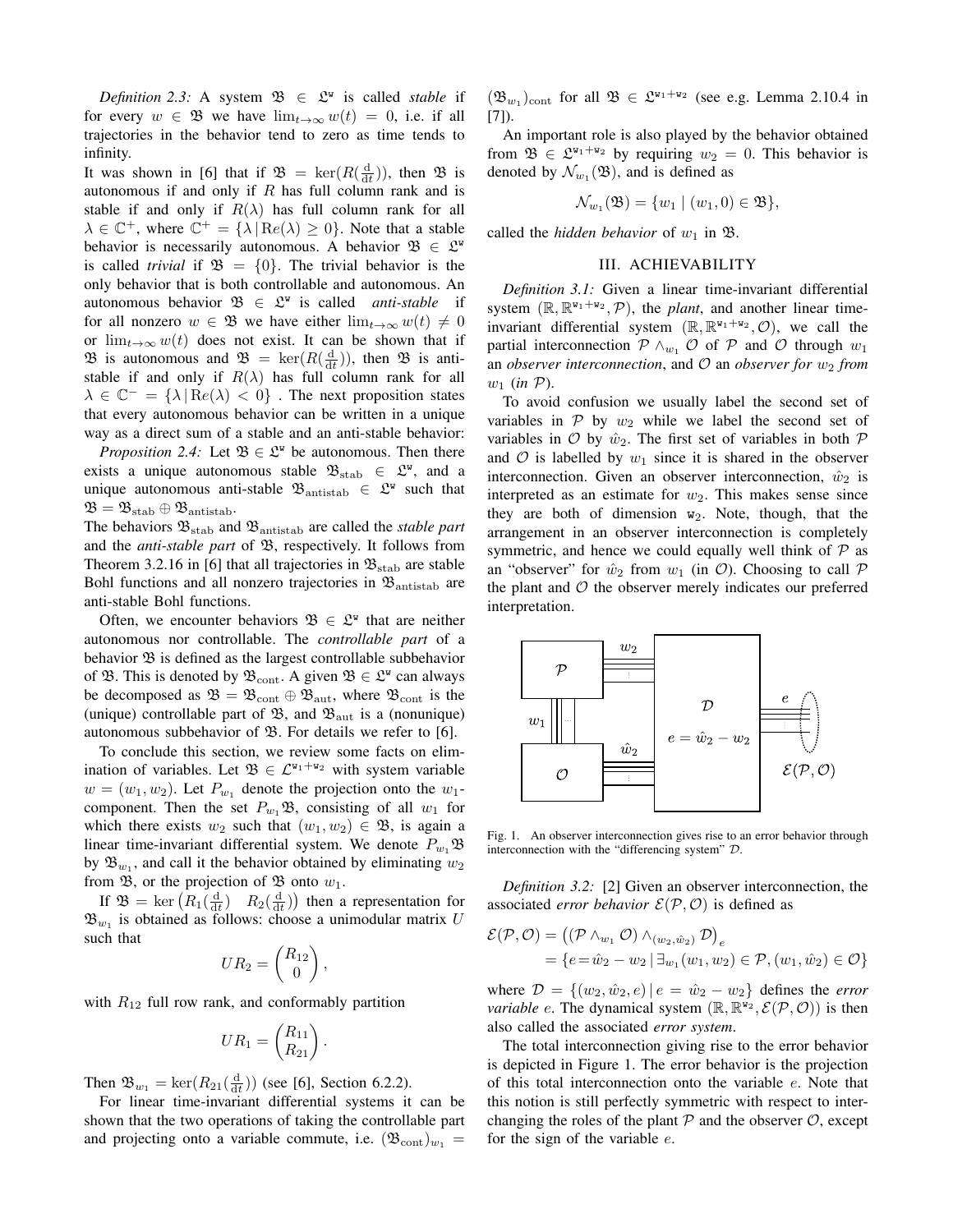*Definition 3.3:* Given a plant  $P \in \mathcal{L}^{w_1 + w_2}$ , a behavior  $\mathcal{E} \in$  $\mathfrak{L}^{\mathbf{w}_2}$  is an *achievable error behavior (for*  $\mathcal{P}$ ) if there exists an observer O for  $w_2$  from  $w_1$  (in P) such that  $\mathcal{E}(\mathcal{P}, \mathcal{O}) = \mathcal{E}$ .

We can characterize all achievable error behaviors for a given plant  $P$  in terms of the hidden behavior  $\mathcal{N}_{w_2}(P)$  of  $w_2$  in  $P$ . This is the content of Proposition 3.5 below. Its proof uses the following lemma.

*Lemma 3.4:* Given an observer interconnection, let  $P =$  $\ker (R_1(\frac{d}{dt})$   $R_2(\frac{d}{dt})$  be a minimal kernel representation and let  $\mathcal{O} = \ker \left( S \left( \frac{d}{dt} \right) R_1 \left( \frac{d}{dt} \right) - S \left( \frac{d}{dt} \right) R_2 \left( \frac{d}{dt} \right) \right)$ , where S is a polynomial matrix. Then  $\widetilde{\mathcal{E}}(\mathcal{P}, \mathcal{O}) = \ker(\widetilde{S}(\frac{d}{dt})R_2(\frac{d}{dt}))$ .

*Proof:*  $(\mathcal{P} \wedge_{w_1} \mathcal{O}) \wedge_{(w_2,\hat{w}_2)} \mathcal{D}$  is given by the equation

$$
\begin{pmatrix}\nR_1\left(\frac{\mathrm{d}}{\mathrm{d}t}\right) & R_2\left(\frac{\mathrm{d}}{\mathrm{d}t}\right) & 0 \\
0 & I & -I \\
S\left(\frac{\mathrm{d}}{\mathrm{d}t}\right)R_1\left(\frac{\mathrm{d}}{\mathrm{d}t}\right) & 0 & S\left(\frac{\mathrm{d}}{\mathrm{d}t}\right)R_2\left(\frac{\mathrm{d}}{\mathrm{d}t}\right)\n\end{pmatrix}\n\begin{pmatrix}\nw_1 \\
w_2 \\
\hat{w}_2\n\end{pmatrix} = \begin{pmatrix}\n0 \\
I \\
0\n\end{pmatrix}e.
$$

Using unimodular row transformations this can be equivalently expressed as

$$
\begin{pmatrix}\nR_1\left(\frac{\mathrm{d}}{\mathrm{d}t}\right) & R_2\left(\frac{\mathrm{d}}{\mathrm{d}t}\right) & 0 \\
0 & I & -I \\
0 & 0 & 0\n\end{pmatrix}\n\begin{pmatrix}\nw_1 \\
w_2 \\
\hat{w}_2\n\end{pmatrix} = \begin{pmatrix}\n0 \\
I \\
S\left(\frac{\mathrm{d}}{\mathrm{d}t}\right)R_2\left(\frac{\mathrm{d}}{\mathrm{d}t}\right)\n\end{pmatrix} e,
$$

where in the matrix on the left the submatrix consisting of the first two block rows has full row rank. But then a kernel representation for the projected behavior  $((\mathcal{P} \wedge_{w_1} \mathcal{O}) \wedge_{(w_2,\hat{w}_2)} \mathcal{D})_e$  is given by the third block row on the right, i.e.  $\mathcal{E}(\mathcal{P}, \mathcal{O}) = \ker(S(\frac{d}{dt})R_2(\frac{d}{dt}))$ .

*Proposition 3.5:* Let  $P \in \mathcal{L}^{w_1+w_2}$  and let  $\mathcal{E} \in \mathcal{L}^{w_2}$ . Then  $\mathcal E$  is an achievable error behavior (for  $\mathcal P$ ) if and only if  $\mathcal{N}_{w_2}(\mathcal{P}) \subset \mathcal{E}$ , i.e. if and only if it contains the hidden behavior of  $w_2$  in  $\mathcal{P}$ .

*Proof:* Assume that  $\mathcal E$  is achieved by  $\mathcal O$  then  $\mathcal E(\mathcal P, \mathcal O)$  = E. Let  $w_2 \in \mathcal{N}_{w_2}(\mathcal{P})$  be arbitrary. Define  $w_1 = 0$  then  $(w_1, w_2) \in \mathcal{P}$ . Define  $\hat{w}_2 = 0$  then  $(w_1, \hat{w}_2) = (0, 0) \in \mathcal{O}$ and hence  $(w_1, w_2, \hat{w}_2, -w_2) \in (\mathcal{P} \wedge_{w_1} \mathcal{O}) \wedge_{(w_2, \hat{w}_2)} \mathcal{D}$  where  $e = \hat{w}_2 - w_2 = -w_2$ . It follows that  $w_2 \in \mathcal{E}(\mathcal{P}, \mathcal{O}) = \mathcal{E}$  and hence  $\mathcal{N}_{w_2}(\mathcal{P}) \subset \mathcal{E}$ .

Conversely, assume that  $\mathcal{N}_{w_2}(\mathcal{P}) \subset \mathcal{E}$ . Let  $\mathcal{P} =$  $\ker (R_1(\frac{d}{dt})$   $R_2(\frac{d}{dt}))$  be a minimal kernel representation then  $\mathcal{N}_{w_2}(\mathcal{P}) = \text{ker}(R_2(\frac{d}{dt}))$ . Let  $\mathcal{E} = \text{ker}(E(\frac{d}{dt}))$ then there exists a polynomial matrix S such that  $E =$  $SR_2$ . Define  $\mathcal{O} = \ker \left( S(\frac{d}{dt}) R_1(\frac{d}{dt}) S(\frac{d}{dt}) R_2(\frac{d}{dt}) \right)$ . By Lemma 3.4  $\mathcal{E}(\mathcal{P}, \mathcal{O}) = \ker(\widetilde{S}(\frac{d}{dt}) \widetilde{R_2}(\frac{d}{dt})) = \ker(\widetilde{E}(\frac{d}{dt})) =$  $\mathcal{E}$ , and hence  $\mathcal O$  achieves  $\mathcal{E}$ .

Note that the second part of the above proof is constructive. Given any achievable error behavior  $\mathcal{E}$ , it uses kernel representations to explicitely construct an observer that achieves  $\mathcal{E}$ . By construction, this observer contains the plant behavior,  $P \subset \mathcal{O}$ . In previous work [3], such observers have been called *consistent*.

*Remark 3.6:* Owing to the symmetry between the plant and the observer in an observer interconnection, the associated error behavior will always contain the hidden behavior  $\mathcal{N}_{\hat{w}_2}(\mathcal{O})$  of  $\hat{w}_2$  in  $\mathcal{O}.$ 

*Remark 3.7:* The whole theory presented in this paper could easily be extended to include a third subset of *irrelevant* variables  $w_3$  in the plant, cf. [2]. All our results immediately generalize by applying them to the projected plant behavior after elimination of  $w_3$ . See Section VI for an example application of this technique.

## IV. EXISTENCE

Given a plant, existence results for observers are typically associated with particular, desirable properties of the observer and/or the resulting error system. For example, one could ask whether there exists an observer with a stable associated error behavior.

It is clear that Proposition 3.5 immediately translates into general existence results regarding properties of the error behavior that are hereditary with repect to behavior inclusion. For example, any subbehavior of an autonomous (stable, trivial) behavior is also autonomous (stable, trivial), and hence the existence of observers with an autonomous (stable, trivial) associated error behavior depends solely on the respective properties of the hidden behavior  $\mathcal{N}_{w_2}(\mathcal{P})$ , i.e. on an associated property of the observed plant. We first recall the definitions of these plant properties, cf. [2], [8].

*Definition 4.1:* Given a linear time-invariant differential system  $(\mathbb{R}, \mathbb{R}^{w_1+w_2}, \mathcal{P})$ , the variable  $w_2$  is

- (1) *observable from*  $w_1$  (*in*  $\mathcal{P}$ ) if for all  $(w_1, w_2) \in \mathcal{P}$ ,  $w_1 = 0$  implies  $w_2 = 0$ , i.e. if  $\mathcal{N}_{w_2}(\mathcal{P}) = \{0\}.$
- (2) *detectable from*  $w_1$  (*in*  $P$ ) if for all  $(w_1, w_2) \in P$ ,  $w_1 =$ 0 implies  $\lim_{t\to\infty} w_2(t) = 0$ , i.e. if  $\mathcal{N}_{w_2}(\mathcal{P})$  is stable.
- (3) *trackable from*  $w_1$  (*in*  $P$ ) if for all  $(w_1, w_2) \in P$ ,  $w_1 =$ 0 and  $w_2(t) = 0$  for all  $t \le 0$  implies  $w_2 = 0$ , i.e. if  $\mathcal{N}_{w_2}(\mathcal{P})$  is autonomous.

Clearly, observable implies detectable which in turn implies trackable. Usually, the dynamic properties of an error behavior associated with a plant and an observer are attributed to the observer since the plant is thought of as given. We recall some of these properties, cf. [2], [8].

*Definition 4.2:* Given an observer interconnection, the observer is

- (1) *exact* if  $\mathcal{E}(\mathcal{P}, \mathcal{O}) = \{0\}$ , i.e. if  $e = 0$ .
- (2) *asymptotic* if  $\mathcal{E}(\mathcal{P}, \mathcal{O})$  is stable, i.e. if  $\lim_{t\to\infty} e(t) = 0$ .
- (3) *tracking* if  $\mathcal{E}(\mathcal{P}, \mathcal{O})$  is autonomous, i.e. if  $e(t) = 0$  for all  $t \leq 0$  implies  $e = 0$ .

The following existence results (cf. [2], [8]) are now immediate consequences of these definitions and Proposition 3.5.

*Proposition 4.3:* Let  $P \in \mathcal{L}^{w_1 + w_2}$  be given.

- (1) There exists an exact observer for  $w_2$  from  $w_1$  (in  $P$ ) if and only if  $w_2$  is observable from  $w_1$  (in  $P$ ).
- (2) There exists an asymptotic observer for  $w_2$  from  $w_1$  (in  $P$ ) if and only if  $w_2$  is detectable from  $w_1$  (in  $P$ ).
- (3) There exists a tracking observer for  $w_2$  from  $w_1$  (in  $P$ ) if and only if  $w_2$  is trackable from  $w_1$  (in  $P$ ).

We will dwell a little bit on just how general our notion of an observer is, e.g. compared to the notion of an observer as defined in [2]. In an observer interconnection as defined above, the observer can impose restrictions on the variable  $w_1$  that are not already present in the plant. For example, the observer can impose the equation  $w_1 = 0$ . It is a matter of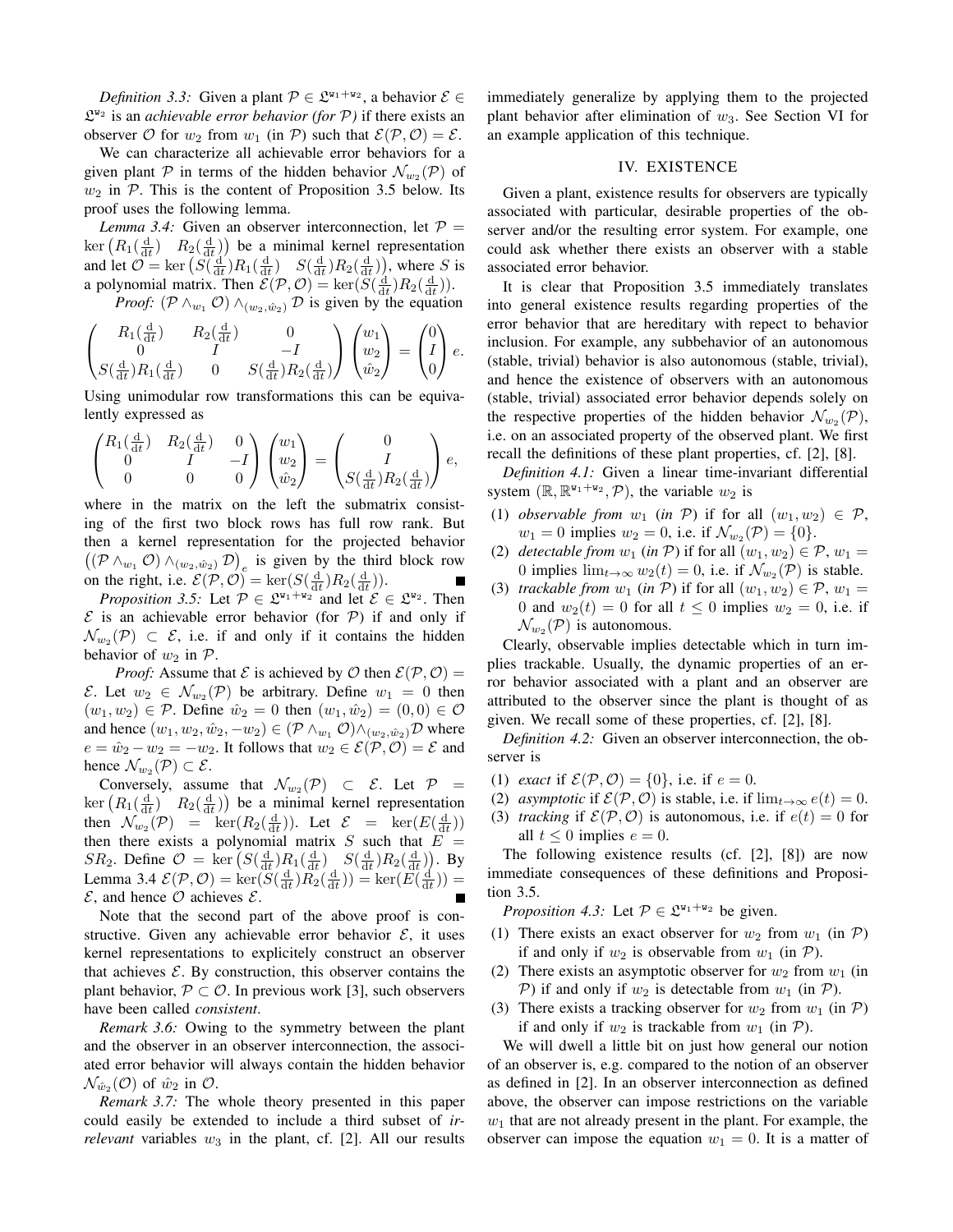taste whether one wishes to call such a system an "observer", since it "interferes" with the operation of the plant. We opt to use the term observer in the broad sense and introduce the following observer property to distinguish observers that do not interfere with the operation of the plant in this way.

*Definition 4.4:* Given an observer interconnection, the observer is *nonintrusive* if  $(\mathcal{P} \wedge_{w_1} \mathcal{O})_{(w_1,w_2)} = \mathcal{P}$ , i.e. if the plant behavior is not changed by the observer interconnection.

Clearly, an observer interconnection is nonintrusive if and only if for all  $(w_1, w_2) \in \mathcal{P}$  there exists a  $\hat{w}_2$  such that  $(w_1, w_2, \hat{w}_2) \in \mathcal{P} \wedge_{w_1} \mathcal{O}$  or, equivalently, such that  $(w_1, \hat{w}_2) \in \mathcal{O}$ . In previous work, a nonintrusive observer has also been called an "acceptor" [2]. This notion is slightly weaker than the requirement that the variable  $w_1$  be *free in*  $\mathcal{O}$ , or even that  $w_1$  be an *input in*  $\mathcal{O}$  (with  $\hat{w}_2$  the associated output). The latter type of observers are commmonly called *i/o-observers* and have been studied comprehensively in [9], [10]. For i/o-observers the question of properness of the observer (i.e. of its associated transfer function) arises, and connections to the classical state observer theory can be drawn.

It is a curious consequence of Proposition 3.5 that an achievable autonomous error behavior is always also achievable with an i/o-observer. In this case, the i/o-structure of the observer can be assumed without loss of generality. More precisely, we have the following result.

*Proposition 4.5:* Given a plant  $P \in \mathcal{L}^{w_1 + w_2}$  and an achievable autonomous error behavior  $\mathcal{E}$ , then there exists an i/oobserver O for  $w_2$  from  $w_1$  (in P) such that  $\mathcal{E}(\mathcal{P}, \mathcal{O}) = \mathcal{E}$ .

*Proof:* Let  $P = \ker (R_1(\frac{d}{dt}) \ R_2(\frac{d}{dt}))$  be a minimal kernel representation then  $\mathcal{N}_{w_2}(\mathcal{P}) = \ker(R_2(\frac{d}{dt}))$ . By Proposition 3.5 there exists a polynomial matrix  $S$  such that  $\mathcal{E} = \ker(S(\frac{d}{dt})R_2(\frac{d}{dt}))$ . Since  $\mathcal{E}$  is autonomous,  $SR_2$  has full column rank and hence there exists a unimodular matrix  $U$  such that

$$
USR_2 = \begin{pmatrix} \bar{R} \\ 0 \end{pmatrix}, \tag{1}
$$

where  $\overline{R}$  is square and nonsingular. It follows that  $\mathcal{E} =$  $\ker(\bar{R}(\frac{d}{dt}))$ . Define

$$
\binom{S_1}{S_2} = US,
$$

where the splitting is as in (1), then  $S_1R_2 = \overline{R}$ . Define  $\mathcal{O} = \ker \left( S_1(\frac{d}{dt}) R_1(\frac{d}{dt}) \quad S_1(\frac{d}{dt}) R_2(\frac{d}{dt}) \right)$ . By Lemma 3.4,  $\mathcal{E}(\mathcal{P}, \mathcal{O}) = \ker(S_1(\frac{\mathrm{d}}{\mathrm{d}t})R_2(\frac{\mathrm{d}}{\mathrm{d}t})) = \ker(\overline{R}(\frac{\mathrm{d}}{\mathrm{d}t})) = \mathcal{E}.$ 

The previous proposition implies that we can augment any of the statements in Proposition 4.3 to require the existence of an i/o-observer. Note that this does not necessarily imply the existence of a *proper* i/o-observer, making the result maybe a little bit less surprising.

*Remark 4.6:* A further consequence of the symmetry between the plant and the observer in an observer interconnection is that the variable  $\hat{w}_2$  in an exact (stable, tracking) observer will necessarily be observable (detectable, trackable) from  $w_1$ .

In the next section we will derive a fundamental structure theorem for nonintrusive observers.

# V. AN INTERNAL MODEL PRINCIPLE

In this section we will show that every nonintrusive observer giving rise to a "reasonable" error behavior must contain a sizeable part of the plant behavior, i.e. an *internal model* of (part of) the plant dynamics. We begin with two technical lemmas.

*Lemma 5.1:* Let  $\mathcal{B}_1 \in \mathcal{L}^{w_1}$  be an autonomous behavior and let  $\mathcal{B}_2 \in \mathfrak{L}^{w_1 + w_2}$  be such that  $w_2$  is trackable from  $w_1$ (in  $B_2$ ). Then  $(B_1 \wedge_{w_1} B_2)_{w_2}$  is autonomous.

*Proof:* Since  $B_1$  is autonomous, it admits a kernel representation  $B_1 = \ker(R(\frac{d}{dt}))$  where R has full column rank.  $w_2$  being trackable from  $w_1$  (in  $\mathcal{B}_2$ ) implies that  $\mathcal{N}_{w_2}(\mathcal{P})$  is autonomous and hence that  $\mathcal{B}_2$  admits a kernel representation  $B_2 = \ker (R_1(\frac{d}{dt}) \ R_2(\frac{d}{dt}))$  where  $R_2$  has full column rank. But then

$$
\mathcal{B}_1 \wedge_{w_1} \mathcal{B}_2 = \ker \begin{pmatrix} R(\frac{\mathrm{d}}{\mathrm{d}t}) & 0\\ R_1(\frac{\mathrm{d}}{\mathrm{d}t}) & R_2(\frac{\mathrm{d}}{\mathrm{d}t}) \end{pmatrix}
$$

and the matrix on the right has full column rank. Hence  $\mathcal{B}_1 \wedge_{w_1} \mathcal{B}_2$  is autonomous and so is its projection.

*Lemma 5.2:* Consider an observer interconnection where the observer is nonintrusive. Let

$$
\mathcal{P}_{\text{cont}} = \text{im}\left(\frac{M_1(\frac{\text{d}}{\text{d}t})}{M_2(\frac{\text{d}}{\text{d}t})}\right) \text{ and } \mathcal{O}_{\text{cont}} = \text{im}\left(\frac{L_1(\frac{\text{d}}{\text{d}t})}{L_2(\frac{\text{d}}{\text{d}t})}\right)
$$

be image representations of the controllable parts of the plant behavior and of the observer behavior, respectively. Then there exists a rational matrix S such that  $M_1 = L_1S$ .

Proof: By definition of nonintrusiveness, for every  $(w_1, w_2) \in \mathcal{P}$  there exists  $\hat{w}_2$  such that  $(w_1, \hat{w}_2) \in \mathcal{O}$ . This is equivalent to the inclusion of projected behaviors  $\mathcal{P}_{w_1} \subset \mathcal{O}_{w_1}.$  But then also  $(\mathcal{P}_{w_1})_{\mathrm{cont}} \subset (\mathcal{O}_{w_1})_{\mathrm{cont}}$  and hence  $\lim(M_1(\frac{d}{dt})) = (\mathcal{P}_{\text{cont}})_{w_1} = (\mathcal{P}_{w_1})_{\text{cont}} \subset (\mathcal{O}_{w_1})_{\text{cont}} =$  $(\mathcal{O}_{\text{cont}})_{w_1} = \text{im}(L_1(\frac{d}{dt}))$ . The statement now follows as in the proof of Theorem 7.3 in [11].

For the special case of i/o-observers, the following theorem was previously announced in [12].

*Theorem 5.3:* Given an observer interconnection where the observer is nonintrusive, then  $\mathcal{E}(\mathcal{P}, \mathcal{O})$  is autonomous if and only if  $\hat{w}_2$  is trackable from  $w_1$  (in  $\mathcal{O}$ ) and the observer behavior contains the controllable part of the plant behavior,  $\mathcal{P}_{\text{cont}} \subset \mathcal{O}.$ 

*Proof:* Assume that  $\hat{w}_2$  is trackable from  $w_1$  (in  $\mathcal{O}$ ) and that  $\mathcal{P}_{\text{cont}} \subset \mathcal{O}$ . Consider the behavior  $(\mathcal{P}_{\text{aut}})_{w_1} \wedge_{w_1}$  $\mathcal{O}$ , where  $(\mathcal{P}_{\text{aut}})_{w_1}$  is the projection of some autonomous part  $P_{\text{aut}}$  of  $P$  onto the variable  $w_1$ . By Lemma 5.1, the projection  $((P_{\text{aut}})_{w_1} \wedge_{w_1} \mathcal{O})_{\hat{w}_2}$  is autonomous. We will now prove that

$$
\mathcal{E}(\mathcal{P},\mathcal{O}) \subset ((\mathcal{P}_{\text{aut}})_{w_1} \wedge_{w_1} \mathcal{O})_{\hat{w}_2} + (\mathcal{P}_{\text{aut}})_{w_2},
$$

which implies that  $\mathcal{E}(\mathcal{P}, \mathcal{O})$  is autonomous since the right hand side is an autonomous behavior. Indeed, let  $e \in$  $\mathcal{E}(\mathcal{P}, \mathcal{O})$  and  $e = \hat{w}_2 - w_2$ . Then there exists  $w_1$  such that  $(w_1, w_2) \in \mathcal{P}$  and  $(w_1, \hat{w}_2) \in \mathcal{O}$ . Decompose  $(w_1, w_2) =$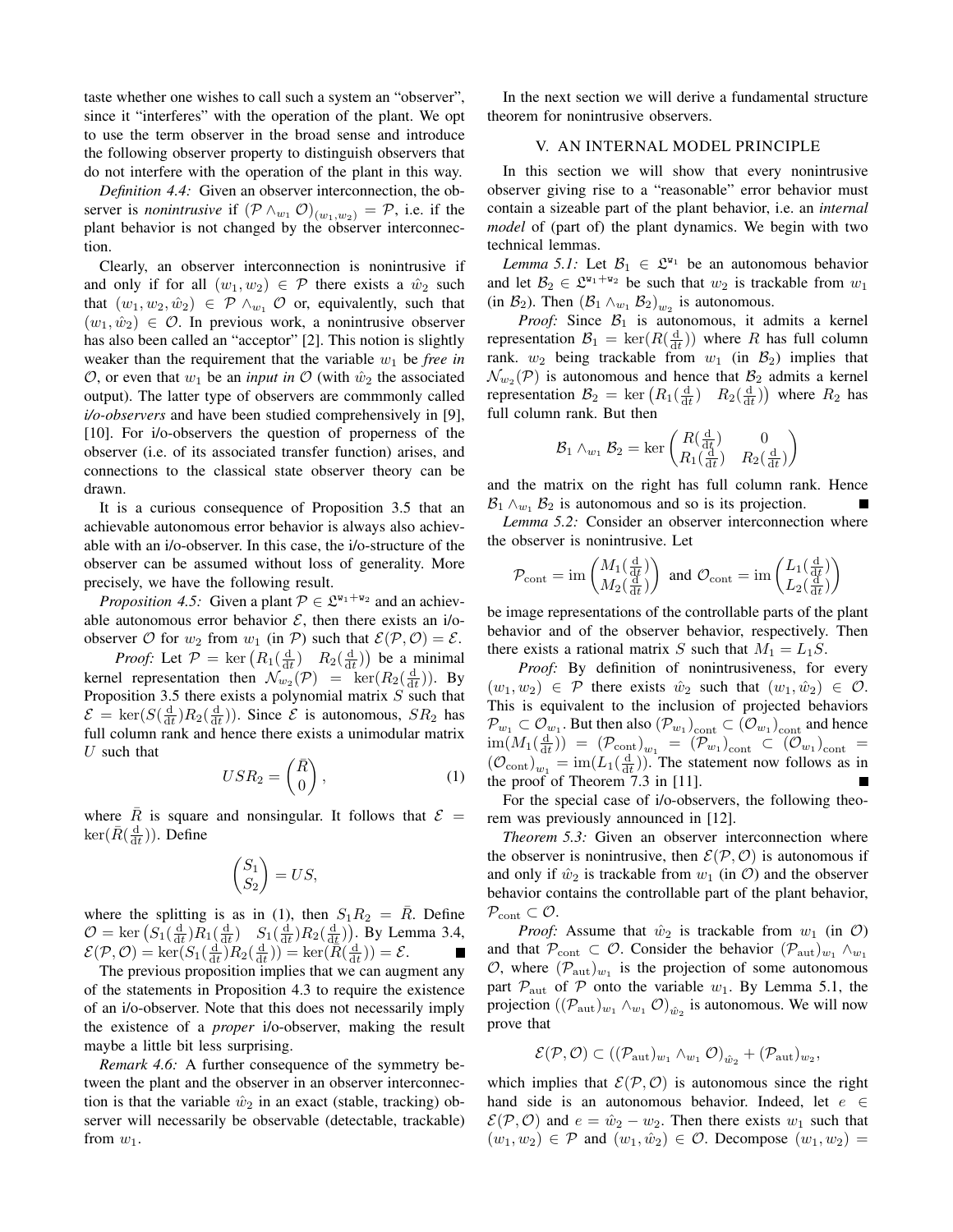$(w_1^{\rm c}, w_2^{\rm c}) + (w_1^{\rm a}, w_2^{\rm a})$ , where  $(w_1^{\rm c}, w_2^{\rm c}) \in \mathcal{P}_{\rm cont}$  and  $(w_1^{\rm a}, w_2^{\rm a}) \in$  $\mathcal{P}_{\text{aut}}$ . Since  $\mathcal{P}_{\text{cont}} \subset \mathcal{O}$  we have  $(w_1, \hat{w}_2) - (w_1^c, w_2^c) \in \mathcal{O}$ . The latter equals  $(w_1^a, \hat{w}_2 - w_2 + w_2^a) = (w_1^a, e + w_2^a)$ . Since this is in  $\mathcal{O}$ , we have  $e + w_2^a \in ((\mathcal{P}_{\text{aut}})_{w_1} \wedge_{w_1} \mathcal{O})_{\hat{w}_2}$  and  $e \in ((\mathcal{P}_{\text{aut}})_{w_1} \wedge_{w_1} \mathcal{O})_{\hat{w}_2} + (\mathcal{P}_{\text{aut}})_{w_2}$  as claimed.

Conversely, assume that  $\mathcal{E}(\mathcal{P}, \mathcal{O})$  is autonomous. Then  $\hat{w}_2$ is trackable from  $w_1$  (in  $\mathcal{O}$ ), cf. Remark 4.6. Let

$$
\mathcal{P}_{\text{cont}} = \text{im} \begin{pmatrix} M_1 \left( \frac{\text{d}}{\text{d}t} \right) \\ M_2 \left( \frac{\text{d}}{\text{d}t} \right) \end{pmatrix} \text{ and } \mathcal{O}_{\text{cont}} = \text{im} \begin{pmatrix} L_1 \left( \frac{\text{d}}{\text{d}t} \right) \\ L_2 \left( \frac{\text{d}}{\text{d}t} \right) \end{pmatrix}
$$

be minimal image representations of the controllable parts of the plant behavior and of the observer behavior, respectively. Then the restricted error behavior  $\mathcal{E}(\mathcal{P}_{\text{cont}}, \mathcal{O}_{\text{cont}})$  is given by the latent variable representation

$$
\begin{pmatrix} 0 \\ I \end{pmatrix} e = \begin{pmatrix} M_1(\frac{d}{dt}) & -L_1(\frac{d}{dt}) \\ M_2(\frac{d}{dt}) & -L_2(\frac{d}{dt}) \end{pmatrix} \begin{pmatrix} l \\ l' \end{pmatrix}.
$$

Since  $\mathcal{P}_{\text{cont}} \subset \mathcal{P}$  and  $\mathcal{O}_{\text{cont}} \subset \mathcal{O}$ , it follows that  $(\mathcal{P}_{\text{cont}} \wedge_{w_1} \mathcal{O})$  $(\mathcal{O}_{\text{cont}}) \wedge_{(w_2,\hat{w}_2)} \mathcal{D} \subset (\mathcal{P} \wedge_{w_1} \mathcal{O}) \wedge_{(w_2,\hat{w}_2)} \mathcal{D}$  and hence that  $\mathcal{E}(\mathcal{P}_{\text{cont}}, \mathcal{O}_{\text{cont}}) \subset \mathcal{E}(\mathcal{P}, \mathcal{O})$ . But then  $\mathcal{E}(\mathcal{P}_{\text{cont}}, \mathcal{O}_{\text{cont}})$  is autonomous and has output cardinality  $w_2$ . Hence

rank 
$$
\begin{pmatrix} 0 & M_1 & -L_1 \\ -I & M_2 & -L_2 \end{pmatrix}
$$
 - rank  $\begin{pmatrix} M_1 & -L_1 \\ M_2 & -L_2 \end{pmatrix}$  = w<sub>2</sub>. (2)

By Lemma 5.2 there exists a rational matrix  $S$  such that  $M_1 = L_1S$ . But then

rank 
$$
\begin{pmatrix} 0 & M_1 & -L_1 \\ -I & M_2 & -L_2 \end{pmatrix}
$$
 = rank  $\begin{pmatrix} 0 & L_1S & -L_1 \\ -I & M_2 & -L_2 \end{pmatrix}$   
\n= rank  $\begin{pmatrix} 0 & 0 & -L_1 \\ -I & M_2 - L_2S & -L_2 \end{pmatrix}$   
\n= rank  $\begin{pmatrix} 0 & 0 & -L_1 \\ -I & 0 & -L_2 \end{pmatrix}$   
\n= w<sub>2</sub> + rank  $\begin{pmatrix} -L_1 \\ -L_2 \end{pmatrix}$ ,

where the last equality follows since our image representation has full column rank. Combining this with (2) yields

$$
\operatorname{rank}\begin{pmatrix} M_1 & -L_1 \\ M_2 & -L_2 \end{pmatrix} = \operatorname{rank}\begin{pmatrix} -L_1 \\ -L_2 \end{pmatrix}
$$

and hence there exists a rational matrix  $T$  such that

$$
\begin{pmatrix} M_1 \\ M_2 \end{pmatrix} = \begin{pmatrix} L_1 \\ L_2 \end{pmatrix} T.
$$

Factorize  $T = PQ^{-1}$  with P and Q polynomial. Obviously, the differential operator  $Q(\frac{d}{dt})$  is surjective. This implies that

$$
\mathcal{P}_{\text{cont}} = \text{im} \left( \frac{M_1(\frac{d}{dt})}{M_2(\frac{d}{dt})} \right) Q(\frac{d}{dt})
$$
  
= 
$$
\text{im} \left( \frac{L_1(\frac{d}{dt})}{L_2(\frac{d}{dt})} \right) P(\frac{d}{dt}) \subset \mathcal{O}_{\text{cont}} \subset \mathcal{O}.
$$

In analogy to similar results in geometric control, we refer to the previous result as an *internal model principle* for observers. Note that the condition in the theorem is necessary and sufficient and that we have not used nonintrusiveness in the proof of sufficiency. In the following we derive more refined versions of this principle for the cases of stable and trivial error behaviors, respectively.

We begin by refining Lemma 5.1.

*Lemma 5.4:* Let  $\mathcal{B}_1 \in \mathcal{L}^{w_1}$  be a stable behavior and let  $\mathcal{B}_2 \in \mathfrak{L}^{w_1 + w_2}$  be such that  $w_2$  is detectable from  $w_1$  (in  $\mathcal{B}_2$ ). Then  $(\mathcal{B}_1 \wedge_{w_1} \mathcal{B}_2)_{w_2}$  is stable.

*Proof:* Since  $B_1$  is stable, it admits a kernel representation  $B_1 = \ker(R(\frac{d}{dt}))$  where  $R(\lambda)$  has full column rank for all  $\lambda \in \mathbb{C}^+$ .  $w_2$  being detectable from  $w_1$  (in  $\mathcal{B}_2$ ) implies that  $\mathcal{N}_{w_2}(\mathcal{P})$  is stable and hence that  $\mathcal{B}_2$  admits a kernel representation  $B_2$  = ker  $\left(R_1(\frac{d}{dt})\right)$   $R_2(\frac{d}{dt})$  where  $R_2(\lambda)$ has full column rank for all  $\lambda \in \mathbb{C}^+$ . But then

$$
\mathcal{B}_1 \wedge_{w_1} \mathcal{B}_2 = \ker \begin{pmatrix} R(\frac{\mathrm{d}}{\mathrm{d}t}) & 0 \\ R_1(\frac{\mathrm{d}}{\mathrm{d}t}) & R_2(\frac{\mathrm{d}}{\mathrm{d}t}) \end{pmatrix}
$$

and the matrix

$$
\begin{pmatrix}\nR(\lambda) & 0 \\
R_1(\lambda) & R_2(\lambda)\n\end{pmatrix}
$$

has full column rank for all  $\lambda \in \mathbb{C}^+$ . Hence  $\mathcal{B}_1 \wedge_{w_1} \mathcal{B}_2$  is stable and so is its projection.

Next, we have a closer look at the special case of an antistable plant.

*Proposition 5.5:* Consider an observer interconnection where the plant is anti-stable and the observer is nonintrusive. If  $\mathcal{E}(\mathcal{P}, \mathcal{O})$  is stable then  $\mathcal{P} \subset \mathcal{O}$ .

*Proof:* Let  $\mathcal{E}(\mathcal{P}, \mathcal{O})$  be stable and let  $(w_1, w_2) \in \mathcal{P}$ . We need to prove that  $(w_1, w_2) \in \mathcal{O}$ . Since  $\mathcal O$  is nonintrusive there exists  $\hat{w}_2$  such that  $(w_1, \hat{w}_2) \in \mathcal{O}$ . It follows that  $e =$  $\hat{w}_2 - w_2$  is a stable Bohl function. Since  $P$  is anti-stable its nonzero trajectories are anti-stable Bohl functions. Hence either  $w_2 = 0$  or  $w_2$  is an anti-stable Bohl function and similarly for  $w_1$ .

Assume  $w_2 = 0$ , then  $\hat{w}_2 = e$  is a stable Bohl function. Let  $\mathcal{O} = \ker \left( \hat{R}_1(\frac{d}{dt}) - \hat{R}_2(\frac{d}{dt}) \right)$  be a kernel representation. Then  $\hat{R}_1(\frac{d}{dt})w_1 = -\hat{R}_2(\frac{d}{dt})\hat{w}_2$  where the left hand side is either equal to zero or an anti-stable Bohl function and the right hand side is a stable Bohl function. It follows that  $\hat{R}_1(\frac{d}{dt})w_1 = 0$  and hence that  $(w_1, w_2) = (w_1, 0) \in \mathcal{O}$  in this case  $(w_2 = 0)$ .

We just proved that  $\mathcal{N}_{w_1}(\mathcal{P}) \subset \mathcal{N}_{w_1}(\mathcal{O})$ . Let  $\mathcal{P} =$ ker  $(R_1(\frac{d}{dt})$   $R_2(\frac{d}{dt})$  be a kernel representation, then there exists a polynomial matrix S such that  $\hat{R}_1 = SR_1$ .

Assume now that  $w_2$  is an anti-stable Bohl function (the alternative case). Using the above kernel representations it follows that  $\hat{R}_2(\frac{d}{dt})e = \hat{R}_2(\frac{d}{dt})\hat{w}_2 - \hat{R}_2(\frac{d}{dt})w_2 =$  $-S(\frac{d}{dt})R_1(\frac{d}{dt})w_1 - \hat{R}_2(\frac{d}{dt})w_2 = (S(\frac{d}{dt})R_2(\frac{d}{dt}) \hat{R}_2(\frac{d}{dt})$ ) $w_2$  where the left hand side is a stable Bohl function and the right hand side is either equal to zero or an antistable Bohl function. It follows that  $\hat{R}_2(\frac{d}{dt})(\hat{w}_2 - w_2) = 0$ and hence that  $(0, \hat{w}_2 - w_2) \in \mathcal{O}$ . But this implies that  $(w_1, w_2) = (w_1, \hat{w}_2) - (0, \hat{w}_2 - w_2) \in \mathcal{O}$ . This concludes the proof.

*Theorem 5.6:* Given an observer interconnection where the observer is nonintrusive, a controllable/autonomous decomposition  $\mathcal{P} = \mathcal{P}_{cont} \oplus \mathcal{P}_{aut}$  and the associated antistable/stable decomposition  $\mathcal{P}_{\text{aut}} = \mathcal{P}_{\text{antistab}} \oplus \mathcal{P}_{\text{stab}}$ , cf.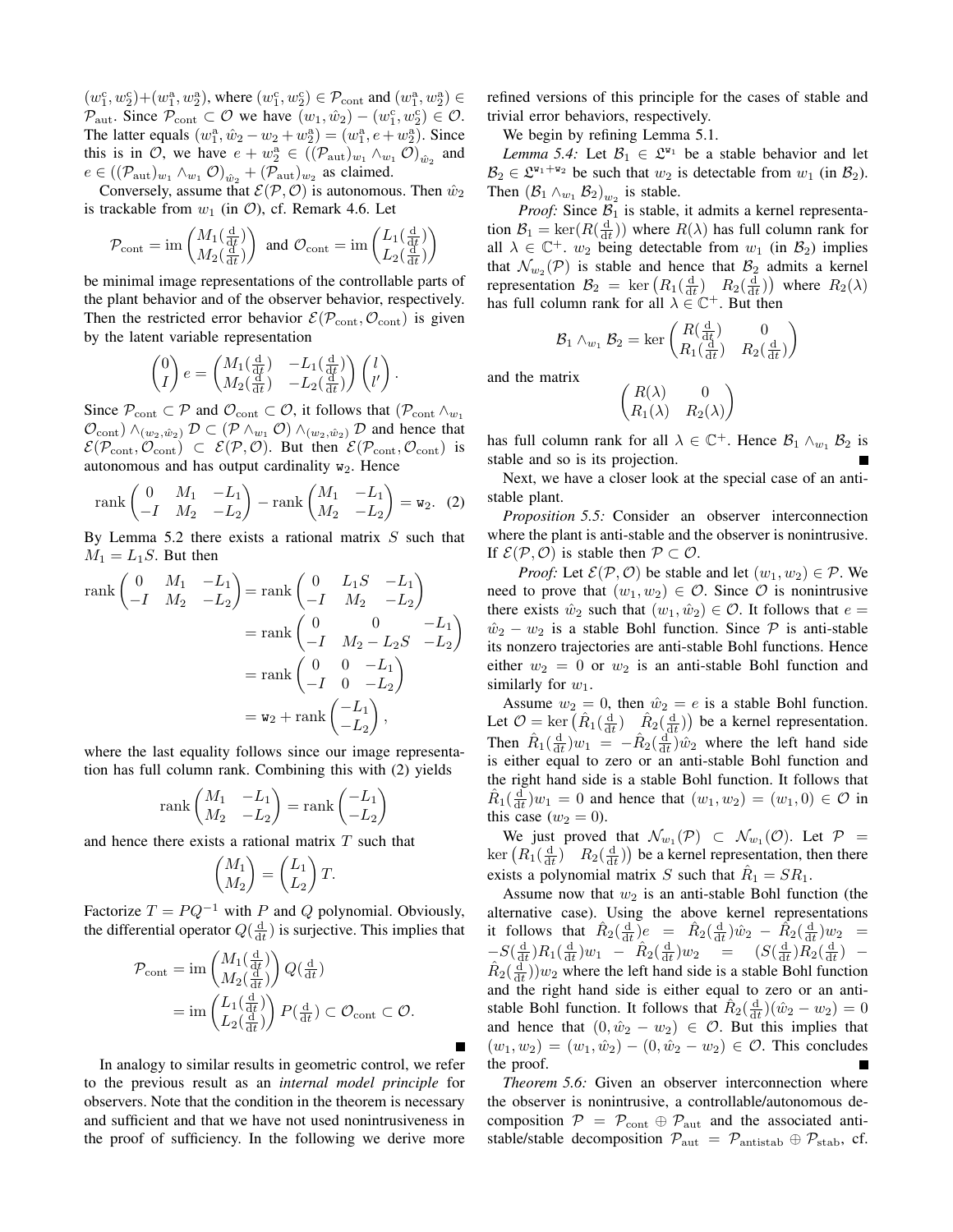Proposition 2.4, then  $\mathcal{E}(\mathcal{P}, \mathcal{O})$  is stable if and only if  $\hat{w}_2$  is detectable from  $w_1$  (in  $\mathcal{O}$ ) and the observer behavior contains the controllable part of the plant behavior plus the anti-stable part of the autonomous part,  $\mathcal{P}_{\text{cont}} \oplus \mathcal{P}_{\text{antistab}} \subset \mathcal{O}$ .

*Proof:* Assume that  $\hat{w}_2$  is detectable from  $w_1$  (in O) and that  $\mathcal{P}_{\text{cont}} \oplus \mathcal{P}_{\text{antistab}} \subset \mathcal{O}$ . Consider the behavior  $(\mathcal{P}_{\text{stab}})_{w_1} \wedge_{w_1} \mathcal{O}$ . By Lemma 5.4, the projection  $((P_{\text{stab}})_{w_1} \wedge_{w_1} \mathcal{O})_{\hat{w}_2}$  is stable. We will now prove that

$$
\mathcal{E}(\mathcal{P}, \mathcal{O}) \subset ((\mathcal{P}_{\operatorname{stab}})_{w_1} \wedge_{w_1} \mathcal{O})_{\hat{w}_2} + (\mathcal{P}_{\operatorname{stab}})_{w_2}
$$

,

which implies that  $\mathcal{E}(\mathcal{P}, \mathcal{O})$  is stable since the right hand side is a stable behavior. Indeed, let  $e \in \mathcal{E}(\mathcal{P}, \mathcal{O})$  and  $e =$  $\hat{w}_2 - w_2$ . Then there exists  $w_1$  such that  $(w_1, w_2) \in \mathcal{P}$  and  $(w_1, \hat{w}_2) \in \mathcal{O}$ . Decompose  $(w_1, w_2) = (w'_1, w'_2) + (w''_1, w''_2)$ where  $(w'_1, w'_2) \in \mathcal{P}_{\text{cont}} \oplus \mathcal{P}_{\text{antistab}}$  and  $(w''_1, w''_2) \in \mathcal{P}_{\text{stab}}$ . Since  $\mathcal{P}_{\text{cont}} \oplus \mathcal{P}_{\text{antistab}} \subset \mathcal{O}$  we have  $(w_1, \hat{w}_2) - (w'_1, w'_2) \in$ O. The latter equals  $(w''_1, \hat{w}_2 - w_2 + w''_2) = (w''_1, e + w''_2)$ . Since this is in  $\mathcal{O}$ , we have  $e + w''_2 \in ((\mathcal{P}_{stab})_{w_1} \wedge_{w_1} \mathcal{O})_{\hat{w}_2}$ and  $e \in ((\mathcal{P}_{stab})_{w_1} \wedge_{w_1} \mathcal{O})_{\hat{w}_2} + (\mathcal{P}_{stab})_{w_2}$  as claimed.

Conversely, assume that  $\mathcal{E}(\mathcal{P}, \mathcal{O})$  is stable. Then  $\hat{w}_2$  is detectable from  $w_1$  (in  $\mathcal{O}$ ), cf. Remark 4.6. Since  $\mathcal{E}(\mathcal{P}, \mathcal{O})$  is autonomous it follows from Theorem 5.3 that  $P_{\text{cont}} \subset \mathcal{O}$ . Since  $\mathcal{P}_{\text{antistab}} \subset \mathcal{P}, \, \mathcal{E}(\mathcal{P}, \mathcal{O})$  stable implies that  $\mathcal{E}(\mathcal{P}_{\text{antistab}}, \mathcal{O})$ is stable. Moreover,  $\mathcal O$  is clearly also nonintrusive with respect to  $P_{\text{antistab}}$ . It follows from Proposition 5.5 that  $\mathcal{P}_{\text{antistab}} \subset \mathcal{O}$  and hence that  $\mathcal{P}_{\text{cont}} \oplus \mathcal{P}_{\text{antistab}} \subset \mathcal{O}$ .

Again, we have not used nonintrusiveness in the proof of sufficiency. We finally turn to the case of exact observers where we obtain the following "full" internal model principle.

*Theorem 5.7:* Given an observer interconnection where the observer is nonintrusive, then  $\mathcal{E}(\mathcal{P}, \mathcal{O}) = \{0\}$  if and only if  $\hat{w}_2$  is observable from  $w_1$  (in  $\mathcal{O}$ ) and the observer behavior contains the plant behavior,  $P \subset \mathcal{O}$ .

*Proof:* Assume that  $\hat{w}_2$  is observable from  $w_1$  (in  $\mathcal{O}$ ) and that  $P \subset O$ . Let  $P = \ker (R_1(\frac{d}{dt}) \ R_2(\frac{d}{dt}))$  be a minimal kernel representation and let  $\mathcal{O} = \ker \left( \hat{R}_1(\frac{d}{dt}) - \hat{R}_2(\frac{d}{dt}) \right)$  be any kernel representation. Then there exists a polynomial matrix S such that  $(\hat{R}_1 \quad \hat{R}_2) = (SR_1 \quad SR_2)$ . Furthermore,  $\mathcal{N}_{\hat{w}_2}(\mathcal{O})=\{0\}$  implies that  $S(\lambda)R_2(\lambda)$  has full column rank for all  $\lambda \in \mathbb{C}$ . By Lemma 3.4,  $\mathcal{E}(\mathcal{P}, \mathcal{O}) = \ker(S(\frac{d}{dt})R_2(\frac{d}{dt}))$ and hence  $\mathcal{E}(\mathcal{P}, \mathcal{O}) = \{0\}.$ 

Conversely, assume that  $\mathcal{E}(\mathcal{P}, \mathcal{O}) = \{0\}$ . Then  $\hat{w}_2$  is observable from  $w_1$  (in  $\mathcal{O}$ ), cf. Remark 4.6. Let  $(w_1, w_2) \in$ P then there exists  $\hat{w}_2$  such that  $(w_1, \hat{w}_2) \in \mathcal{O}$ . But then  $\hat{w}_2 - w_2 = e \in \mathcal{E}(\mathcal{P}, \mathcal{O}) = \{0\}$  and hence  $\hat{w}_2 = w_2$ . It follows that  $(w_1, w_2) = (w_1, \hat{w}_2) \in \mathcal{O}$  and hence that  $P \subset \mathcal{O}$ .

Note that the last theorem implies that exact observers are necessarily consistent, an observation already made in [3]. The common theme of the previous three theorems could be summed up as follows. Given an observer interconnection where the observer is nonintrusive, the observer behavior must necessarily contain that part of the plant behavior that we do not want to be present in the associated error behavior.

*Remark 5.8:* The internal model principle can be used to derive parametrizations of all nonintrusive tracking (stable, exact) observers for a given plant, cf. also [2], [8]. Because of space constraints we only sketch the general idea, and only for the tracking case. Consider a kernel representation  $\mathcal{P} = \text{ker} (R(\frac{d}{dt}))$  and the Smith form  $R = U(D \ 0) V$ where  $U$  and  $V$  are unimodular and  $D$  is a diagonal polynomial matrix. Then the controllable subbehavior is given by  $\mathcal{P}_{\text{cont}} = \ker((I \ 0) V(\frac{d}{dt})^{-1})$ . By Theorem 5.3, all nonintrusive tracking observers are of the form

$$
\mathcal{O} = \ker \left( S \left( I \quad 0 \right) V \left( \frac{\mathrm{d}}{\mathrm{d}t} \right)^{-1} \right),
$$

where S is a polynomial matrix such that  $\hat{w}_2$  is trackable from  $w_1$  (in  $\mathcal{O}$ ). The latter condition can be formulated in terms of a column rank condition, although the details require some cumbersome notation. This is because the block decomposition of the observer variables need not be compatible with the block decomposition in the Smith form above.

# VI. THE STATE SPACE CASE

In this section we provide a link from our results to classical results from state observer theory.

Consider a plant whose full behavior  $P_{\text{full}}$  with variables  $(u, x, y, z)$  is given by

$$
\begin{aligned}\n\dot{x} &= Ax + Bu, \\
y &= Cx, \\
z &= Vx.\n\end{aligned}
$$
\n(3)

Here, the various matrices are constant matrices. We denote the projection onto the variables  $(u, y, z)$  by  $\mathcal{P}$  =  $(\mathcal{P}_{\text{full}})_{(u,y,z)}$ . Consider candidate observers for z from  $(u, y)$ whose full behavior  $\mathcal{O}_{\text{full}}$  with variables  $(u, y, v, \hat{z})$  is given by

$$
\begin{aligned} \dot{v} &= Kv + Ly + Mu, \\ \n\hat{z} &= Pv. \end{aligned} \tag{4}
$$

Again, the various matrices are all constant and we assume that the matrix pair  $(P, K)$  is observable. We denote the projection onto the variables  $(u, y, \hat{z})$  by  $\mathcal{O} = (\mathcal{O}_{\text{full}})_{(u, y, \hat{z})}$ .

*Proposition 6.1:*  $\mathcal{P} = (\mathcal{P})_{(u,y,z)} \subset (\mathcal{O})_{(u,y,\hat{z})} = \mathcal{O}$  if and only if there exists a (constant) matrix  $U$  such that

$$
UA - KU = LC,
$$
  
\n
$$
M = UB,
$$
  
\n
$$
V = PU.
$$
\n(5)

In this case, the error dynamics are given by

$$
\begin{aligned}\n\dot{d} &= Kd, \\
e &= Pd,\n\end{aligned}\n\tag{6}
$$

where  $d = v - Ux$  and  $e = \hat{z} - z$ .

*Proof:* In [8] it was shown that given equation (5) the map

$$
i: \mathcal{P}_{\text{full}} \longrightarrow \mathcal{O}_{\text{full}}, \begin{pmatrix} x \\ u \\ y \\ z \end{pmatrix} \mapsto \begin{pmatrix} v \\ u \\ y \\ \hat{z} \end{pmatrix} = \begin{pmatrix} Ux \\ u \\ y \\ z \end{pmatrix}
$$